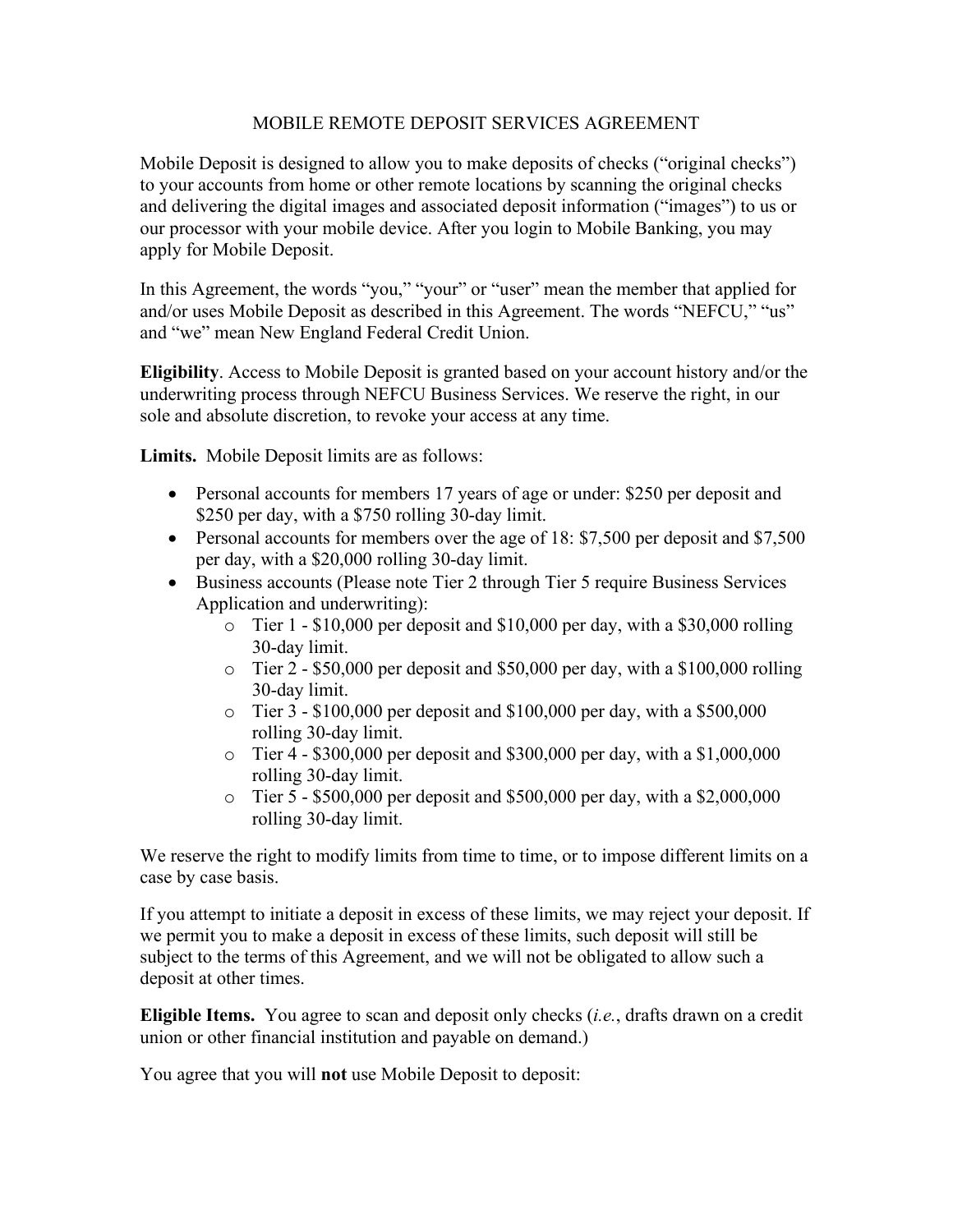- Checks payable to any person or entity other than you (i.e., payable to another party and then endorsed to you).
- Checks payable to you and another party who is not a joint owner on the account.
- Checks that contain evidence of alteration.
- Checks you know or suspect, or should know or suspect, that are fraudulent or are not authorized by the owner of the account on which the check is drawn.
- Checks that have been previously submitted or negotiated.
- Checks that are "stale dated" or "post dated."
- Checks that are payable in a foreign currency or that are issued by a financial institution located outside of the United States.

**Requirements.** Each image must provide all information on the front and back of the original check at the time presented to you, completed by the person making/owning the check (the "drawer"), including, but not limited to, information about the drawer and the paying bank that is preprinted on the original check, MICR information, the drawer's original signature(s), any required identification written on the front of the original check, and any endorsements applied to the back of the original check. The check image quality must meet standards established by the American National Standards Institute, the Board of Governors of the Federal Reserve, and any other regulatory agency, clearing house or association.

Endorsements must be made on the back of the share draft or check within  $1\frac{1}{2}$  inches from the top edge, although we may accept endorsements outside this space. Your endorsement must be made exactly as the check is made payable and include "For Mobile Deposit at NEFCU." Any loss we incur from a delay or processing error resulting from a missing or irregular endorsement or other markings by you will be your responsibility.

All checks must be endorsed as written. If the check is made payable to you and your joint owner, you both must endorse the check.

**Receipt of Deposit.** All images processed for deposit through Mobile Deposit will be treated as "deposits" under your current Membership Agreement with us and will be subject to all terms of the Membership Agreement. When we receive an image, we will confirm receipt via email to you. We shall not be deemed to have received the image for deposit until you have confirmed receipt from us. Confirmation does not mean that the image contains no errors or that it will be accepted. It simply means we have received the item. We are not responsible for any image that we do not receive.

Following receipt, we may process the image by preparing a "substitute check" or clearing the item as an image.

We reserve the right, at our sole and absolute discretion, to reject any image for mobile deposit into your account. We will notify you of rejected images. We are not liable for any service or late charges levied against you due to the rejection of any item. You are responsible for any loss or overdraft plus any applicable fees to your account due to an item being rejected.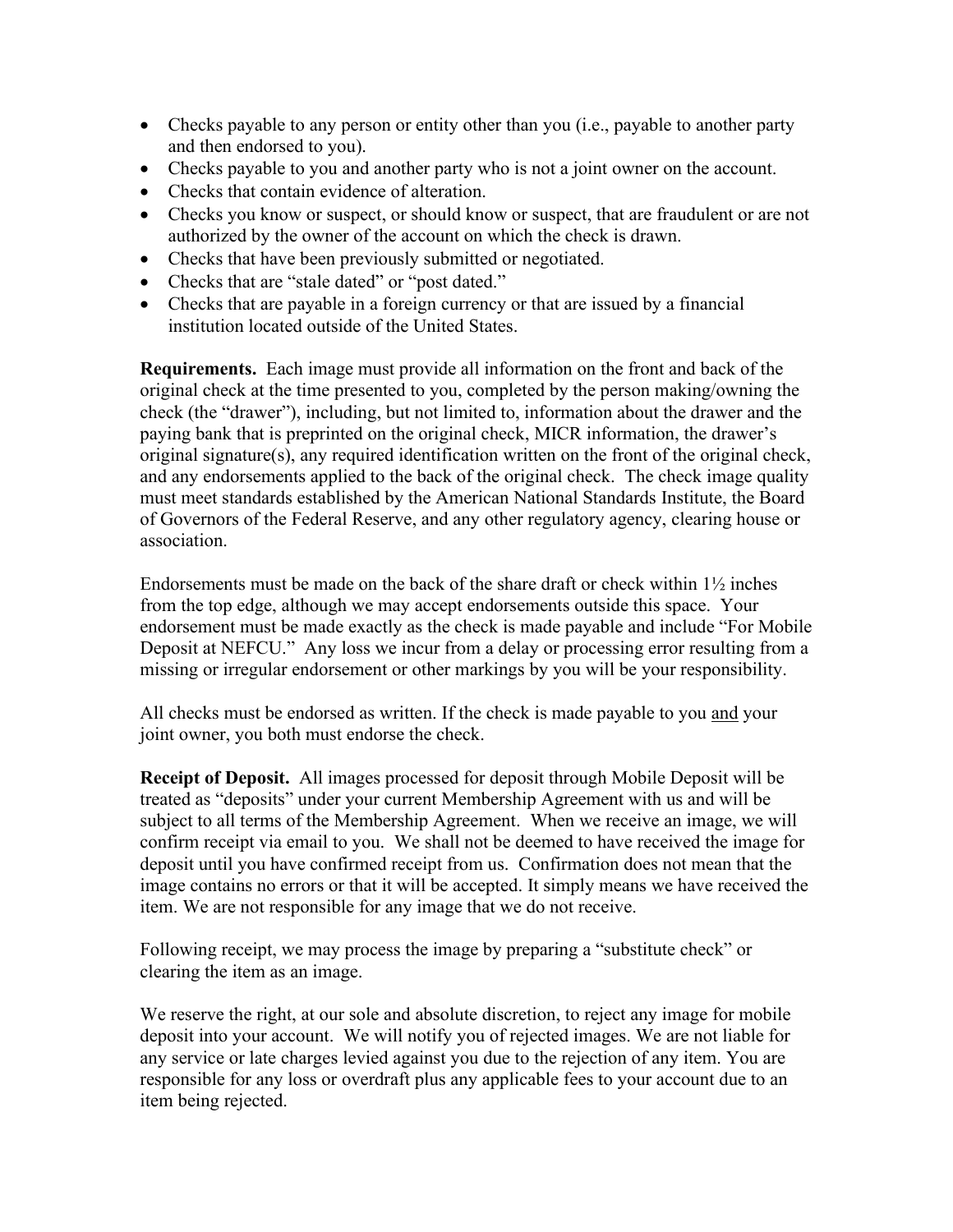**Original Checks.** After you receive confirmation that we have received an image, you must securely store the original check **for 45 calendar** days after transmission to us and make the original check accessible to us at our request. Upon our request from time to time, you will promptly deliver to us, at your expense, the requested original check in your possession. If not provided in a timely manner, any amounts previously credited will be withdrawn from your account. Promptly after the 45-day period expires, you must destroy the original check by first marking it "VOID" and then destroying it by cross-cut shredding or another commercially acceptable means of destruction. *After destruction of an original check, the image will be the sole evidence of the original check.*

You agree that you will never re-present the original check. You understand that you are legally responsible if you present a check that has previously been presented for payment or that already has been paid.

**Returned Deposits.** Any credit to your account for checks deposited using Mobile Deposit is provisional. If original checks deposited through Mobile Deposit are dishonored, rejected or otherwise returned unpaid by the drawee bank, or are rejected or returned by a clearing agent or collecting bank, for any reason, including, but not limited to issues relating to the quality of the image, you agree that an original check will not be returned to you, but that we may charge back the amount of the original check and provide you with notice of the return and an image of the original check, a paper reproduction of the original check or a substitute check. You will reimburse us for all loss, cost, damage or expense caused by or relating to the processing of the returned item. Without our approval, you shall not attempt to deposit or otherwise negotiate an original check if it has been previously charged back to you.

We may debit any of your accounts to obtain payment for any item that has been rejected or returned, for any adjustment related to such item or for any warranty claim related to such item, whether or not the rejection, return, adjustment or warranty claim was made timely.

**Your Warranties.** You make the following warranties and representations with respect to each image:

- Each image is a true and accurate rendition of the front and back of the original check, without any alteration, and the drawer of the check has no defense against payment of the check.
- The amount, payee(s), signature(s), and endorsement(s) on the image and on the original check are legible, genuine, and accurate.
- You will not deposit or otherwise endorse to a third party the original check and no person will receive a transfer, presentment, or return of, or otherwise be charged for, the original check or a paper or electronic representation of the original check such that the person will be asked to make payment based on an item that has already been paid.
- There are no other duplicate images of the original check.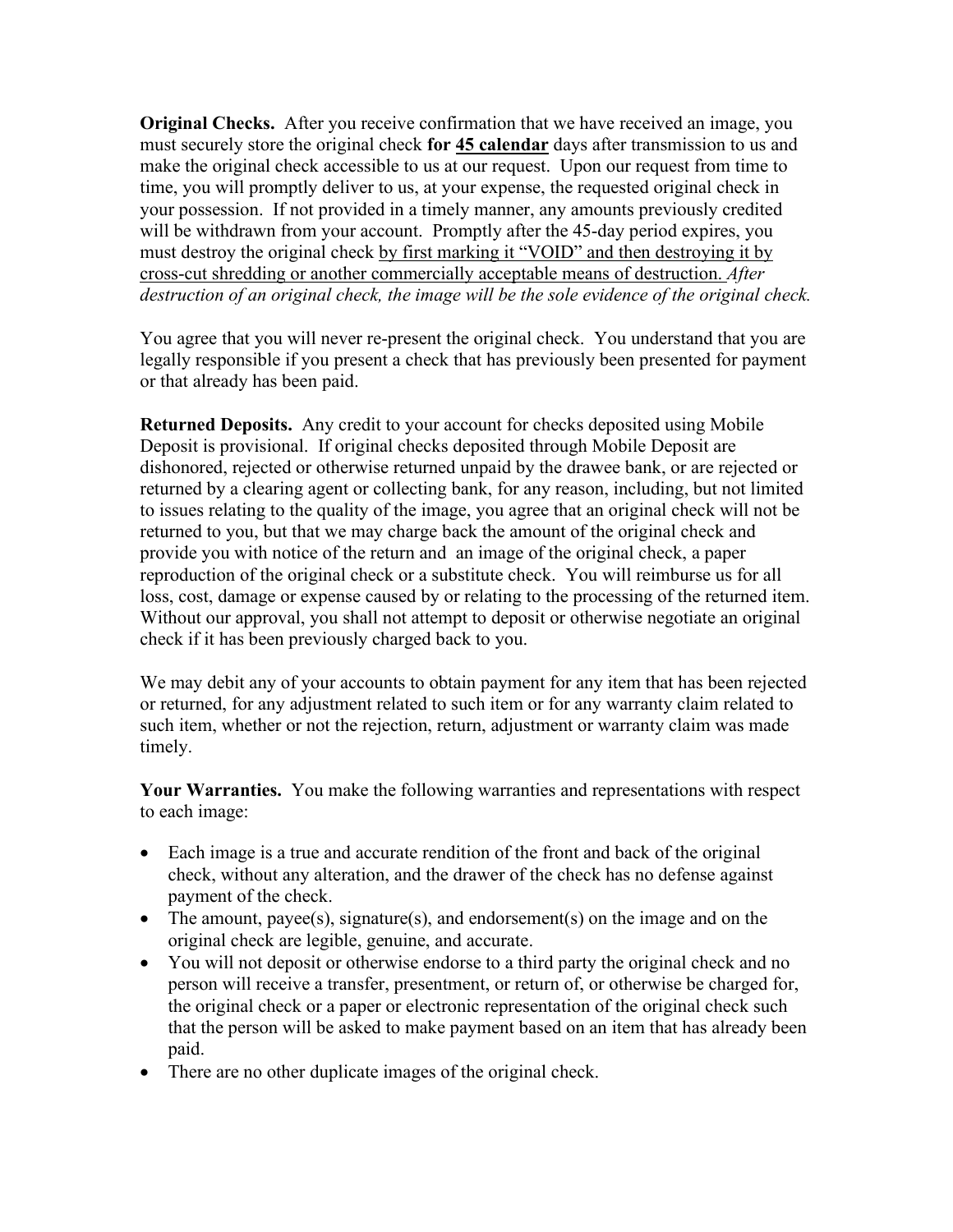- The original check was authorized by the drawer in the amount stated on the original check and to the payee(s) stated on the original check.
- You are authorized to enforce and obtain payment of the original check.
- You have possession of the original check and no party will submit the original check for payment.

With respect to each check image, you make to us all representations and warranties that we make or are deemed to make to any party pursuant to law, regulation or clearinghouse rule. You agree that files and images transmitted to us will contain no viruses or any other disabling features that may have an adverse impact on our network, data, or related systems.

**Compliance with Law.** You will use Mobile Deposit for lawful purposes only and in compliance with all applicable laws, rules and regulations. You warrant that you will only transmit acceptable items for deposit and have handled the original items in accordance with applicable laws, rules and regulations.

**Mobile Deposit Unavailability.** Mobile Deposit may be unavailable temporarily due to system maintenance or technical difficulties, including those of the Internet service provider, cellular service provider and Internet software. We cannot assume responsibility for any technical difficulties or resulting damages that you may incur. In the event that Mobile Deposit is unavailable, you may deposit original checks at our branches, through our ATMs, or by mailing the original check to: P.O. Box 527, Williston, VT 05495-0527 .

**Funds Availability.** Funds will be available as described in our Funds Availability Disclosure. Mobile Deposits confirmed as received on a business day will be credited to your account no later than end of day the next business day. Our business days are Monday through Friday, except holidays.

**Mobile Deposit Security**. You will complete each deposit promptly. If you are unable to complete your deposit promptly, you will ensure that your mobile device remains securely in your possession until the deposit has been completed. It is your responsibility to establish and maintain procedures to safeguard against unauthorized deposits. You will notify us immediately by telephone to 800-400-8790, with written confirmation, if you learn of any loss or theft of original checks. You will ensure the safety and integrity of original checks from the time of receipt until the time of destruction. If warranted in our reasonable judgment, we may audit and monitor you, and you agree to cooperate with us to permit such monitoring, to confirm that you have satisfied your obligations under this Agreement.

**Your Responsibility.** You are solely responsible for the quality, completeness, accuracy, validity and integrity of the image. You are solely responsible if you, intentionally or unintentionally, submit fraudulent, incorrect or illegible images to us or if Mobile Deposit is used, by authorized or unauthorized persons, to submit fraudulent, unauthorized, inaccurate, incorrect or otherwise improper or unusable images to us. You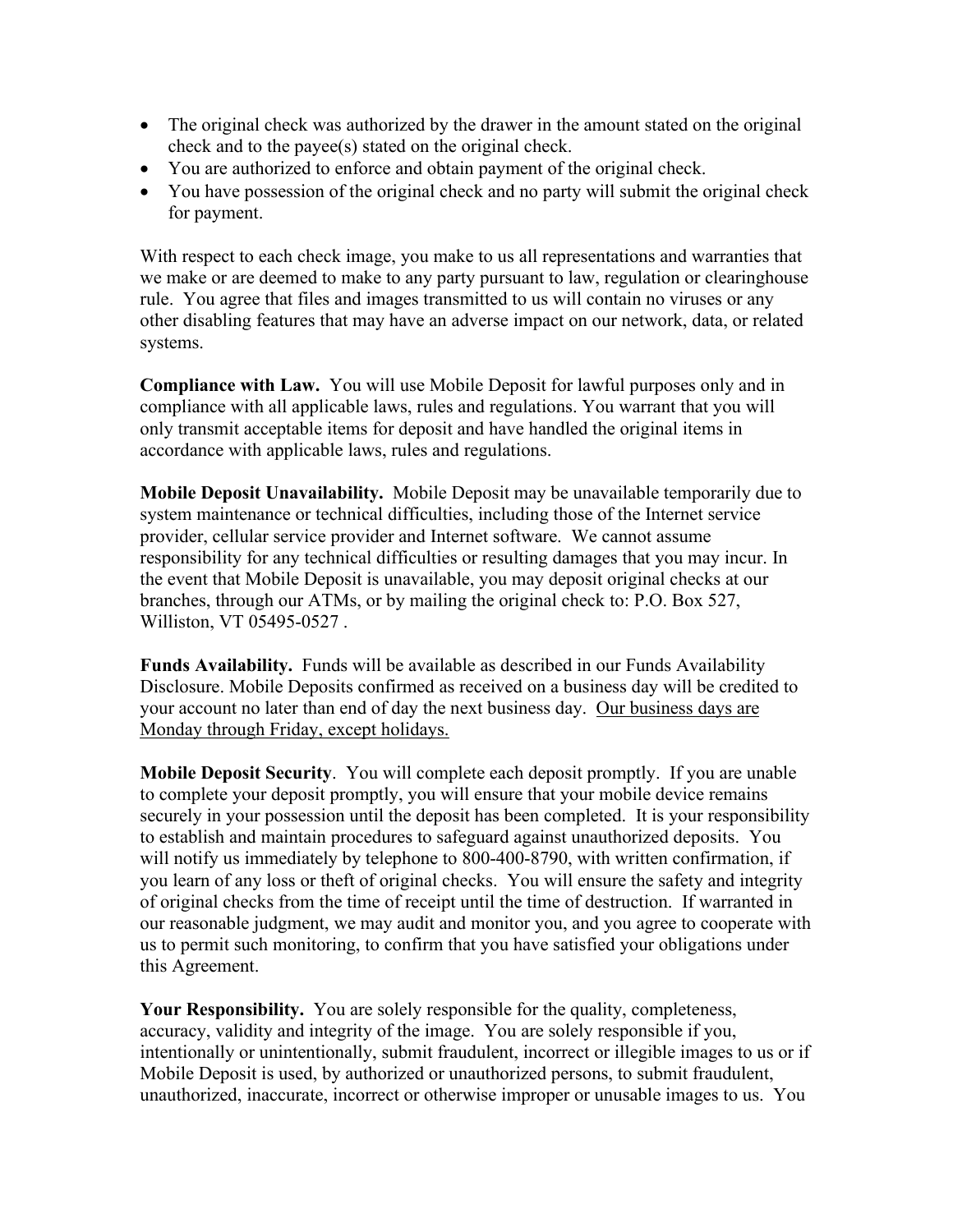agree to notify us immediately if your change your email address, as this is this the email address we will use to communicate with you regarding your Mobile Deposit transactions and this service.

In addition, you agree that you will not modify, change, alter, translate, create derivative works from, reverse engineer, disassemble or decompile the technology or Service, copy or reproduce all or any part of the technology or Service; or interfere, or attempt to interfere, with the technology or Service. We and our technology partners, inclusive of, but not limited to, Digital Insight and Vertifi Software, LLC, retain all rights, title and interests in and to the Services, Software and Development made available to you.

**In Case of Errors.** You agree to notify NEFCU of any suspected errors regarding items deposited through Mobile Deposit immediately, and in no event no later than 60 days after the applicable periodic account statement is sent to you. You are responsible for any errors that you fail to bring to our attention within such time period.

**Change in Terms.** NEFCU reserves the right to change the terms for Mobile Deposit services indicated in this Agreement by notifying you of such change in writing and may amend, modify, add to, or delete from this Agreement from time to time. Your continued use of the Service after receipt of notification of any change constitutes your acceptance of the change.

**Relationship to Other Disclosures.** The information in this Agreement applies only to the Service described herein. Provisions in other disclosure documents, as may be revised from time to time, remain effective for all other aspects of your account.

**Accountholder's Indemnification Obligation.** You understand and agree that you are required to indemnify us and hold us harmless against any and all claims, actions, damages, liabilities, costs, and expenses, including reasonable attorneys' fees and expenses arising from your use of the Services and/or breach of this Agreement. You understand and agree that this paragraph shall survive the termination of this Agreement.

You understand and agree that you are required to indemnify our technology partners, including but not limited to Digital Insight and Vertifi Software, LLC (Vertifi), and hold harmless Digital Insight, its affiliates, officers, employees and agents, as well as Vertifi, its affiliates, officers, employees, and agents, from and against any third party claims, suits, proceedings, actions or demands, including to claims of another financial institution, business entity or governmental authority, and all losses, liabilities, damages, fines, penalties, costs and expenses, including court costs and reasonable attorney fees and expenses, arising from such claims, to the extent such claim is related to NEFCU or your use of the Services, Vertifi or Digital Insight Applications, unless such claim directly results from an action or omission made by Digital Insight or Vertifi in bad faith. You understand and agree that this paragraph shall survive the termination of this Agreement.

**DISCLAIMER OF WARRANTIES.** YOU AGREE THAT YOUR USE OF ANY MOBILE DEPOSIT SERVICE AND ALL INFORMATION AND CONTENT